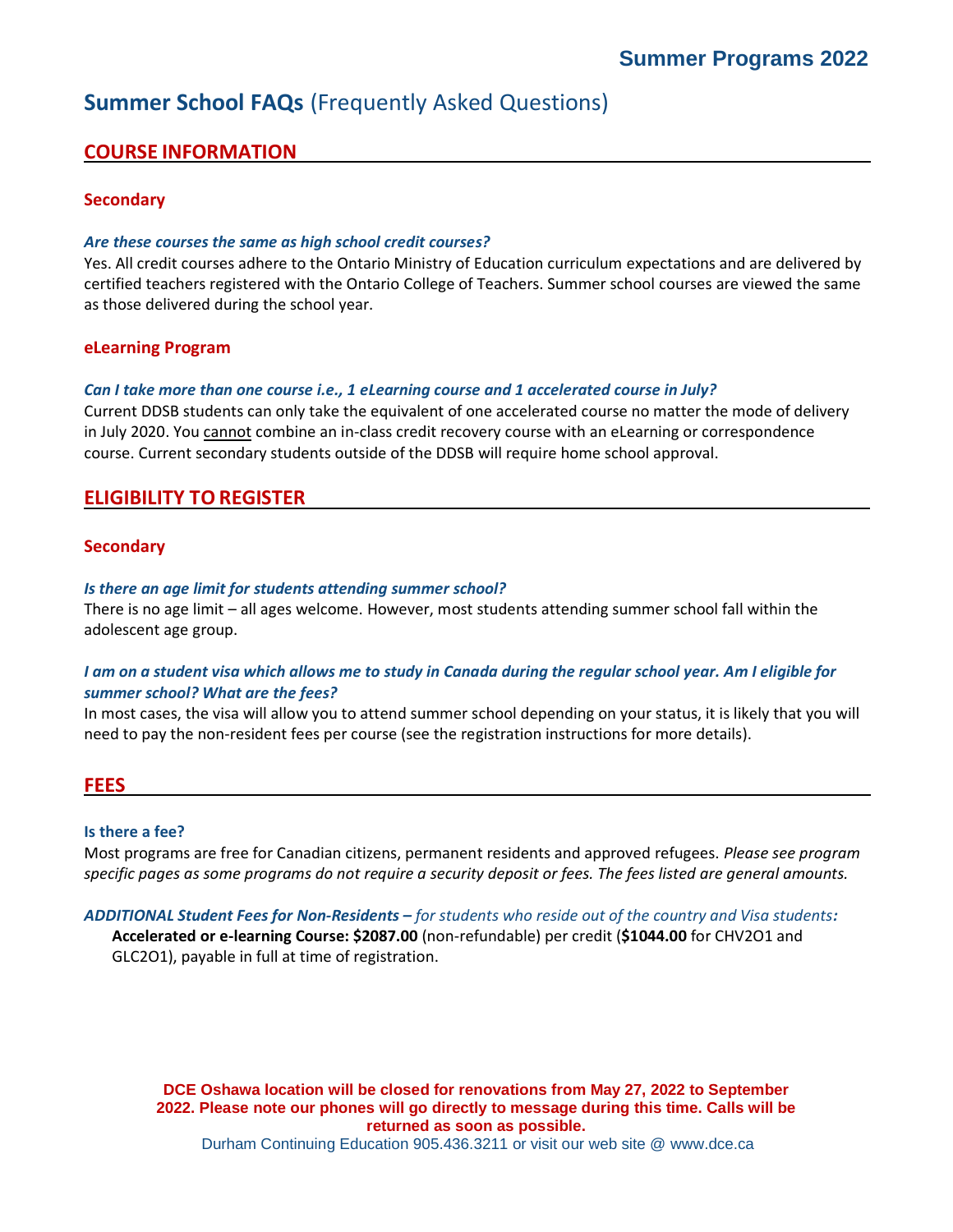# **REGISTRATION**

#### *When does registration open?*

April 6<sup>th</sup>, 2022 at noon (12:00 pm EST) for all summer school programs.

## *I am not a Durham District School Board student or don't go to school anymore. Why must I submit additional documents*

The Ministry of Education requires that we see original documents of proof of citizenship for registrants who are not students of our board. Please see our registration information for acceptable documentation.

# *My child is home schooled, am I required to produce proof of Canadian Citizenship, photo ID and letter of permission?*

Proof of citizenship/residency is required for all registrants if they are not attending a school that is part of the DDSB. If the student is home schooled, a letter of permission is not required. A note should accompany the registration to identify the student as home schooled.

*I* want to cancel or withdraw from my course before the start of the program – how do I do that? We are sorry that you cannot attend summer school. Please visit our website and complete the online [Withdraw Request.](https://forms.office.com/Pages/ResponsePage.aspx?id=Jrm3b-vtT02C6AwQ5Ee1cHdiV7p7eZRKt7bH7bLQca1UNU0zMEFaTjNDRzAzQVNFREdOUDIzQVVZUiQlQCN0PWcu)

#### *Where do I go to withdraw from my course after the program has started?*

eLearning students may withdraw within the eLearning course – look for the link in your course banner bar. Ask your teacher for instructions on how to do this or withdraw through the online [Withdraw Request.](https://forms.office.com/Pages/ResponsePage.aspx?id=Jrm3b-vtT02C6AwQ5Ee1cHdiV7p7eZRKt7bH7bLQca1UNU0zMEFaTjNDRzAzQVNFREdOUDIzQVVZUiQlQCN0PWcu)

#### *Why would you cancel a course?*

Durham Continuing Education reserves the right to cancel a course if there are insufficient registrations, as well as the right to determine the number of courses to be offered, and the number of sections in each course.

## *Will I be informed if DCE cancels my course?*

Yes, students will be notified of course cancellations by recorded telephone message and/or by email (contact information as appears on the registration account). Course cancellations will also appear on the DCE website.

#### *Why do you wait so long to cancel courses?*

We try very hard not to cancel courses and therefore leave courses open for registration as long as possible. However, in some cases, we do not have sufficient enrolment to run the program and must cancel. Unfortunately, this may result in very few alternate choices when cancellations are done.

If your course has been cancelled, make sure you check with us to see if there are alternate methods to obtain your desired course.

#### *I need a confirmation of registration for university/college or sponsorship agency?*

Students who are currently in a Durham District School Board School and who have applied through their school on a 101 form, your course enrolment will be transmitted in the early July electronic transfer.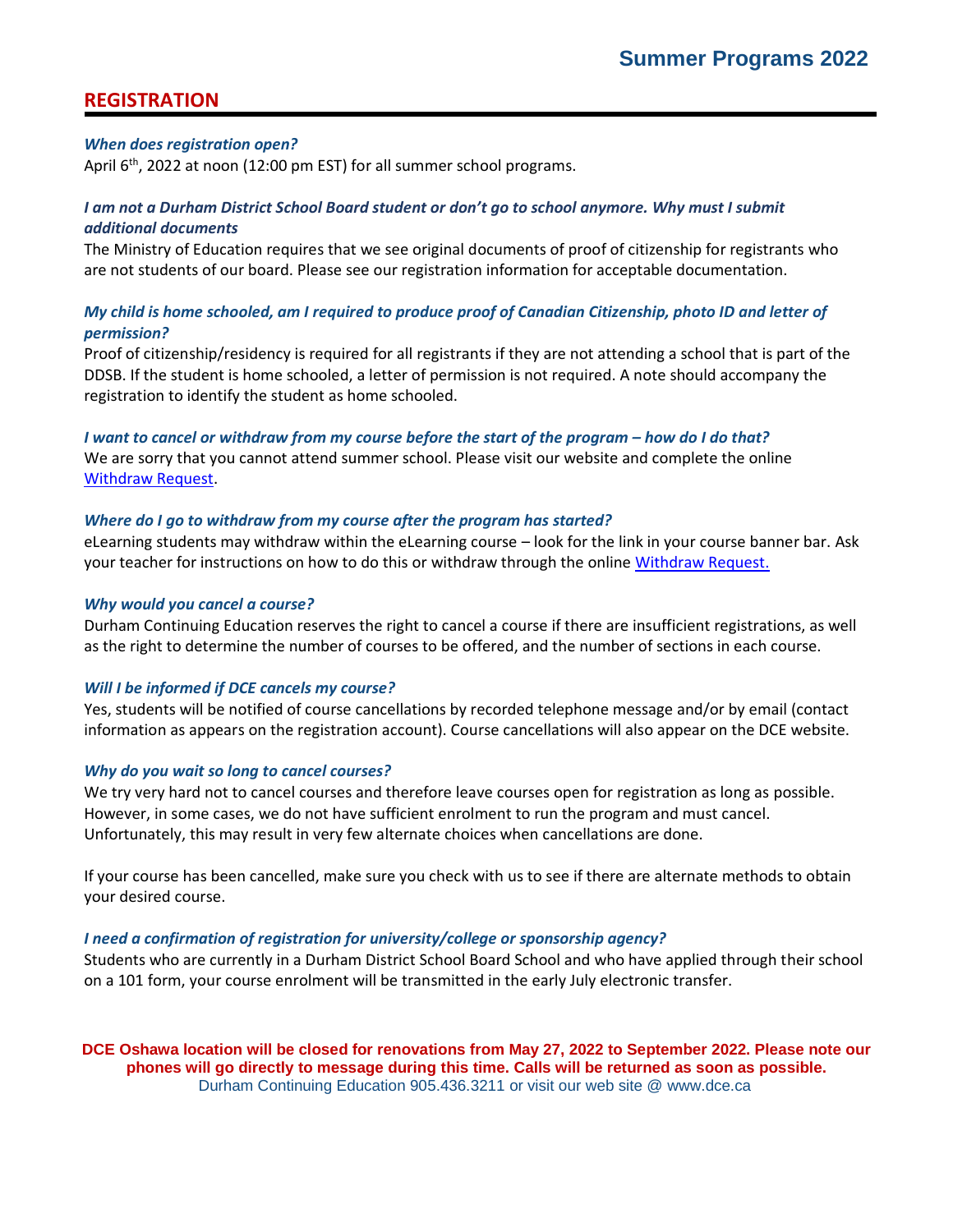All other students who require a letter as proof of registration (prior to the start of summer school), must complete the online [Proof of Mark](https://forms.office.com/Pages/ResponsePage.aspx?id=Jrm3b-vtT02C6AwQ5Ee1cHdiV7p7eZRKt7bH7bLQca1UREI1WlpPSFBXTlNXRjY4UjRTVjJDV0lRUSQlQCN0PWcu) request.

# **Registration Deadlines**

#### *What is the last day I can register for courses?*

The deadline to register for July (Semester 1) eLearning courses is midnight (11:59 pm EDT) Friday June 24, 2022. The deadline to register for August (Semester 2) eLearning courses is noon (12:00 pm EDT) Monday July 25, 2022. *Registration will be closed after these dates.*

# **INCLUSIVE EDUCATION**

#### *My child has an IEP – are there supports in summer school?*

If your child does not currently attend a DDSB school, please provide the e-learning teacher with a copy of your child's IEP as soon as possible. You can also e-mail a copy to [DCEInfo@ddsb.ca](mailto:DCEInfo@ddsb.ca) and it will be forwarded to the appropriate eLearning teacher. If you have any questions or concerns please call 905.436.3211.

# **ABSENCES**

#### *How many days can I be absent from my secondary summer school credit course(s)?*

Students' attendance at summer school must be regular and punctual. The hours for full credit courses follow Ministry of Education guidelines. Due to the concentrated time and workload of summer school, any serious infraction of the attendance rules, may result in immediate dismissal.

Regular attendance & punctuality are essential. A parent/guardian must explain all absences for studentunder the age of 18 years.

## I have a trip planned in the middle of the eLearning course and will not have access to the internet during that *time – is that okay?*

NO – students are expected to participate Monday – Friday an average of 6 hours per day for the duration of the program (3 hours per day for extended eLearning programs). The program cannot accommodate extended absences. Failure to communicate with the teacher three days in a row may be removed from the course.

#### *Is it okay to miss the first and or last day of the eLearning course?*

Students are required to login on the first and subsequent days. The last two days of the course are reserved for exams – attendance is MANDATORY and cannot be altered. If you cannot be available on the final day, unfortunately, you will not be able to participate in eLearning this summer. Teachers reserve the right to alter the schedule for the final summative – this information will be made available on the first day of program.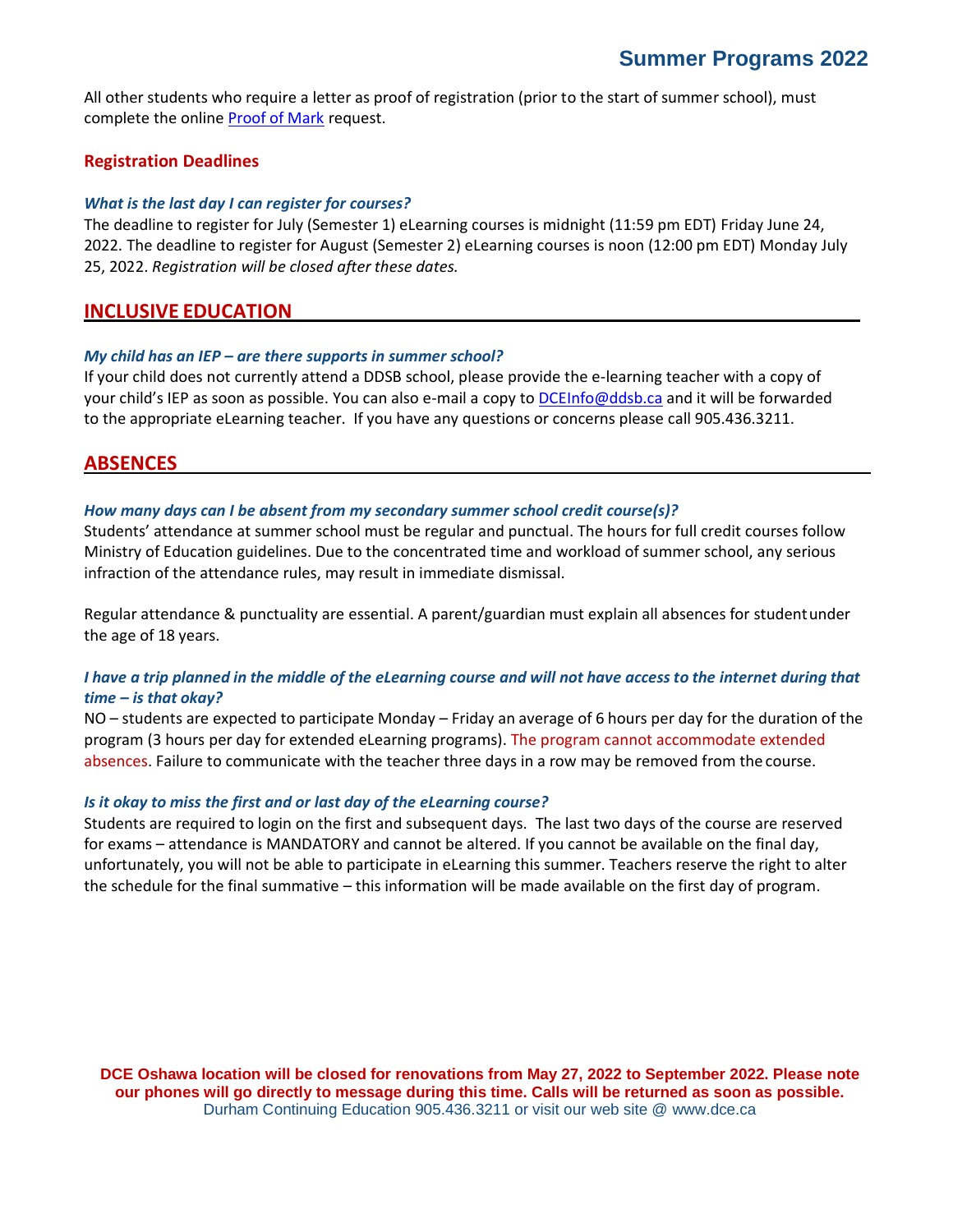# **EXAMS**

#### *Can I write the exam on another day?*

Unfortunately, due to the shortened timeframe for summer school, we cannot alter the schedule. All students must write a final examination or complete a culminating activity held on the last two days of the course. **Exam dates are non-negotiable**; please consider these dates when registering.

# **GUIDANCE**

# *I* no longer attend secondary school and *I* would like help choosing courses for summer school -who can help *me?*

You may obtain help by contacting a DCE counsellor. E-mail [wDCEInfo@ddsb.ca w](mailto:DCEInfo@ddsb.ca)ith your questions she will return your inquiry.

# *Do I have to do the prerequisite course or can I jump right into the grade 12 college/university credit that I need for college/university entrance.*

School-age, non-graduate students MUST have prerequisite courses to be eligible for grade 12 programs. Adult students and graduates are strongly recommended to have the prerequisite, but it is not mandatory.

# **MARKS/MARK REPORTING/WITHDRAW FROMPROGRAM**

#### *How do I withdraw from this program?*

eLearning students will be able to complete the withdraw process in the eLearning environment. A link to the [Withdraw Request](https://forms.office.com/Pages/ResponsePage.aspx?id=Jrm3b-vtT02C6AwQ5Ee1cHdiV7p7eZRKt7bH7bLQca1UNU0zMEFaTjNDRzAzQVNFREdOUDIzQVVZUiQlQCN0PWcu) will be found in the banner bar of the course.

#### *What is full-disclosure?*

Any student who remains in a grade 11/12 course after the full-disclosure date, will have the course recorded in their Ontario Student Transcript, even if they do not complete the course or are unsuccessful.

#### *How can I get the mark for my child when they finish this course?*

Report cards will follow in late August/early September to the home school for DDSB/DCDSB/KPRDSB/ PVNCCDSB students, or to the address provided for all others. **Marks cannot be obtained through Durham Continuing Education office in August.**

#### *I will need my marks sent to a College or University when I finish the course. How can I do this?*

In the banner bar of your course you should have a link for **Proof of Mark that allows you to request letters**. These letters must be requested prior to the end of your course. Any questions may be directed to your summer school teacher.

#### *How do I get the course on my transcript when I am finished?*

For students who are currently attending a Durham District School Board school, the course will automatically be added to your transcript. For students who attend schools in the DCDSB, KPRDSB or PVNCDSB, reports will be sent to your home school in August/early September and the school should add your course to your transcript (check with your school in Sept). Recent DDSB students (within the last 5 years) will also have the course added to their transcript automatically.